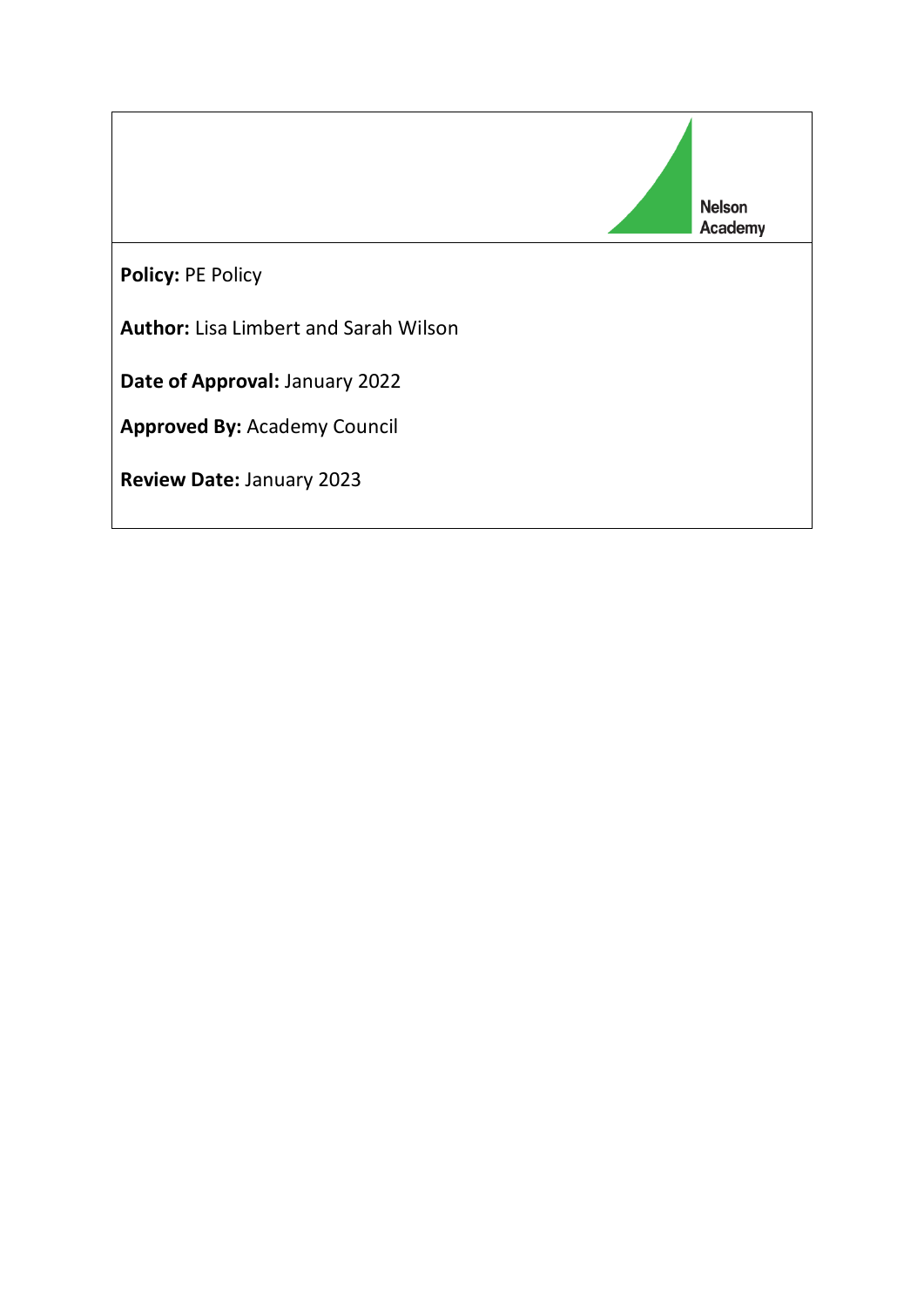# **Physical Education (PE) Policy**

## **1 Aims and objectives**

- **1.1** Physical education develops the children's knowledge, skills and understanding, so that they can perform with increasing competence and confidence in a range of physical activities. These include dance, games, gymnastics, swimming and water safety, athletics and outdoor adventure activities. Physical education promotes an understanding in children of their bodies in action. It involves thinking, selecting and applying skills, and it promotes positive attitudes towards a healthy lifestyle. Thus, we enable the children to make informed choices about physical activity throughout their lives. Physical Education at Nelson Academy also encompasses the mental health of our pupils and the positive effect that exercise and healthy living can have on the pupil's overall well-being.
- **1.2** The objectives of teaching PE in our school are:
	- To enable children to develop and explore physical skills with increasing control and coordination;
	- To encourage children to work and play with others in a range of group situations;
	- To develop the way children, perform skills, and apply rules and conventions, for different activities;
	- To show children how to improve the quality and control of their performance;
	- To teach children to recognise and describe how their bodies feel during exercise;
	- To develop the children's enjoyment of physical activity through creativity and imagination;
	- To develop an understanding in children of how to succeed in a range of physical activities, and how to evaluate their own success;
	- To provide the children with the tools needed to maintain a healthy mind and body;
	- To develop sportsmanship in the children, so that they can partake in team games and competition with a healthy and respectful attitude;
	- To provide the children with methods and outlets for positive mental health.

# **2 Teaching and learning style**

- **2.1** We use a variety of teaching and learning styles in PE lessons. Our principle aim is to develop the children's knowledge, skills and understanding, and we do this through a mixture of whole-class teaching and individual or group activities. Teachers draw attention to good examples of individual performance as models for the other children, and we encourage the children to evaluate their own work as well as the work of other children. Within lessons we give the children the opportunity both to collaborate and to compete with each other, and they have the opportunity to use a wide range of resources.
- **2.2** In all class's children have a wide range of physical ability. Whilst recognising this fact, we provide suitable learning opportunities for all children by matching the challenge of the task to the ability of the child. We achieve this through a range of strategies: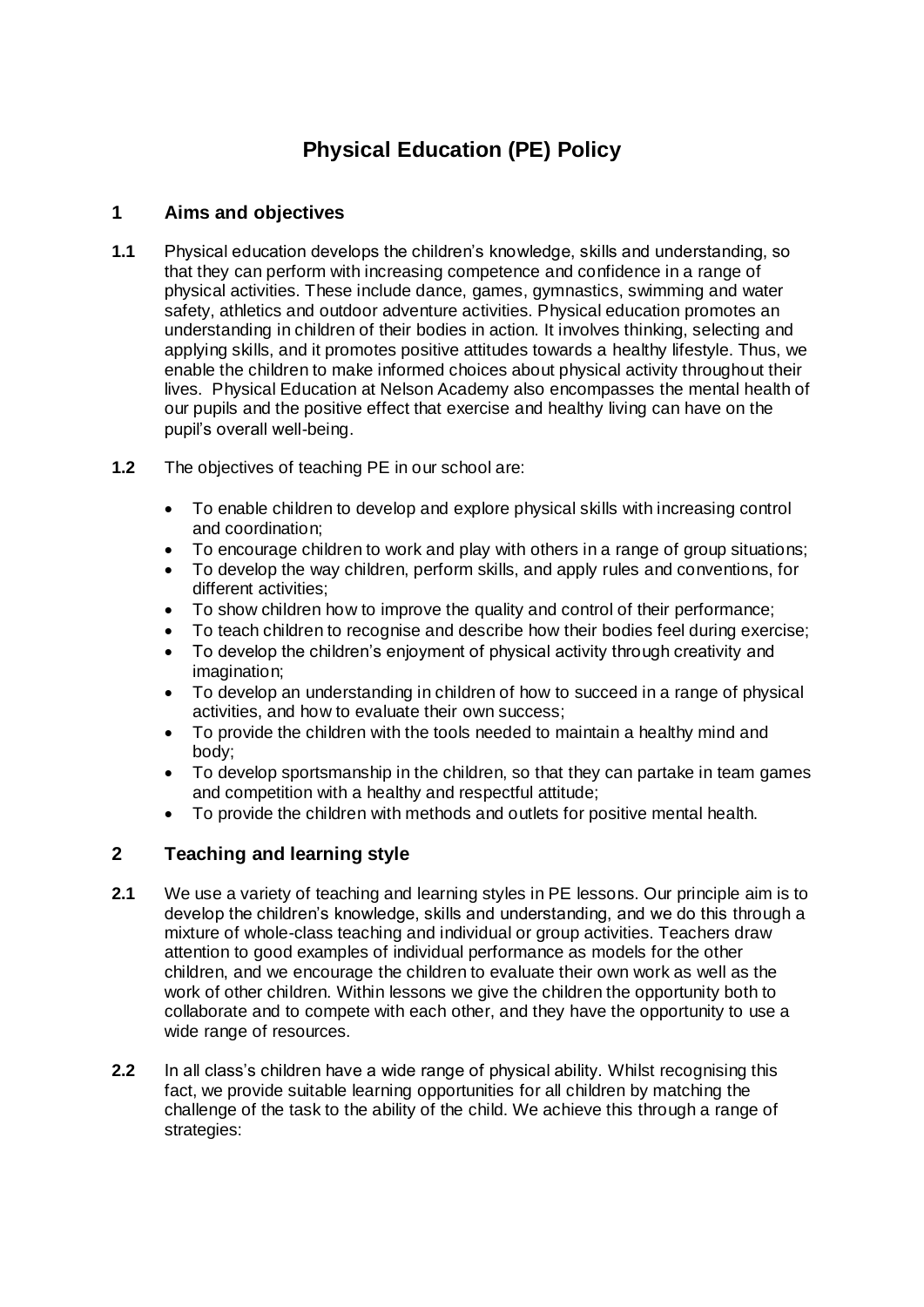- setting common tasks that are open-ended and can have a variety of results (e.g. timed events, such as an 80m sprint);
- setting tasks of increasing difficulty, where not all children complete all tasks (e.g. gymnastics);
- grouping children by ability, and setting different tasks for each group (e.g. different games);
- providing a range of challenge through the provision of different resources (e.g. different gymnastics equipment).

#### **3 PE curriculum planning**

**3.1** PE is a foundation subject in the National Curriculum. As required, in Key Stage 1 we teach children to master basic movements including running, jumping, throwing and catching, as well as developing balance, agility and co-ordination, and begin to apply these in a range of activities. To participate in team games, developing simple tactics for attacking and defending and to perform dances using simple movement patterns.

In Key Stage 2 we teach pupils to use running, jumping, throwing and catching in isolation and in combination. To play competitive games, modified where appropriate [for example, badminton, basketball, cricket, football, hockey, netball, rounders and tennis], and apply basic principles suitable for attacking and defending. To develop flexibility, strength, technique, control and balance [for example, through athletics and gymnastics]. To perform dances using a range of movement patterns. To take part in outdoor and adventurous activity challenges both individually and within a team and to compare their performances with previous ones and demonstrate improvement to achieve their personal best.

- **3.2** The curriculum planning in PE is carried out in two phases (long-term and mediumterm). The long-term plan maps out the PE activities covered in each term during the key stage. The PE subject leader devises this plan in conjunction with the PE teaching colleagues.
- **3.3** Teachers are responsible for completing our medium-term plans. This gives details of each unit of work for each term. These plans define what we teach, and ensure an appropriate balance and distribution of work across each term. Lesson objectives and outcomes are clearly stated and activity ideas included. The subject leader keeps and reviews these plans. Some lesson plans include objectives and activities set out by the REAL PE curriculum. This is a supportive but not exclusive planning tool.
- **3.5** We plan the PE activities so that they build upon the prior learning of the children. While there are opportunities for children of all abilities to develop their skills. knowledge and understanding in each activity area, there is progression planned into the scheme of work, so that the children are increasingly challenged as they move up through the school.

#### **4 The Foundation Stage**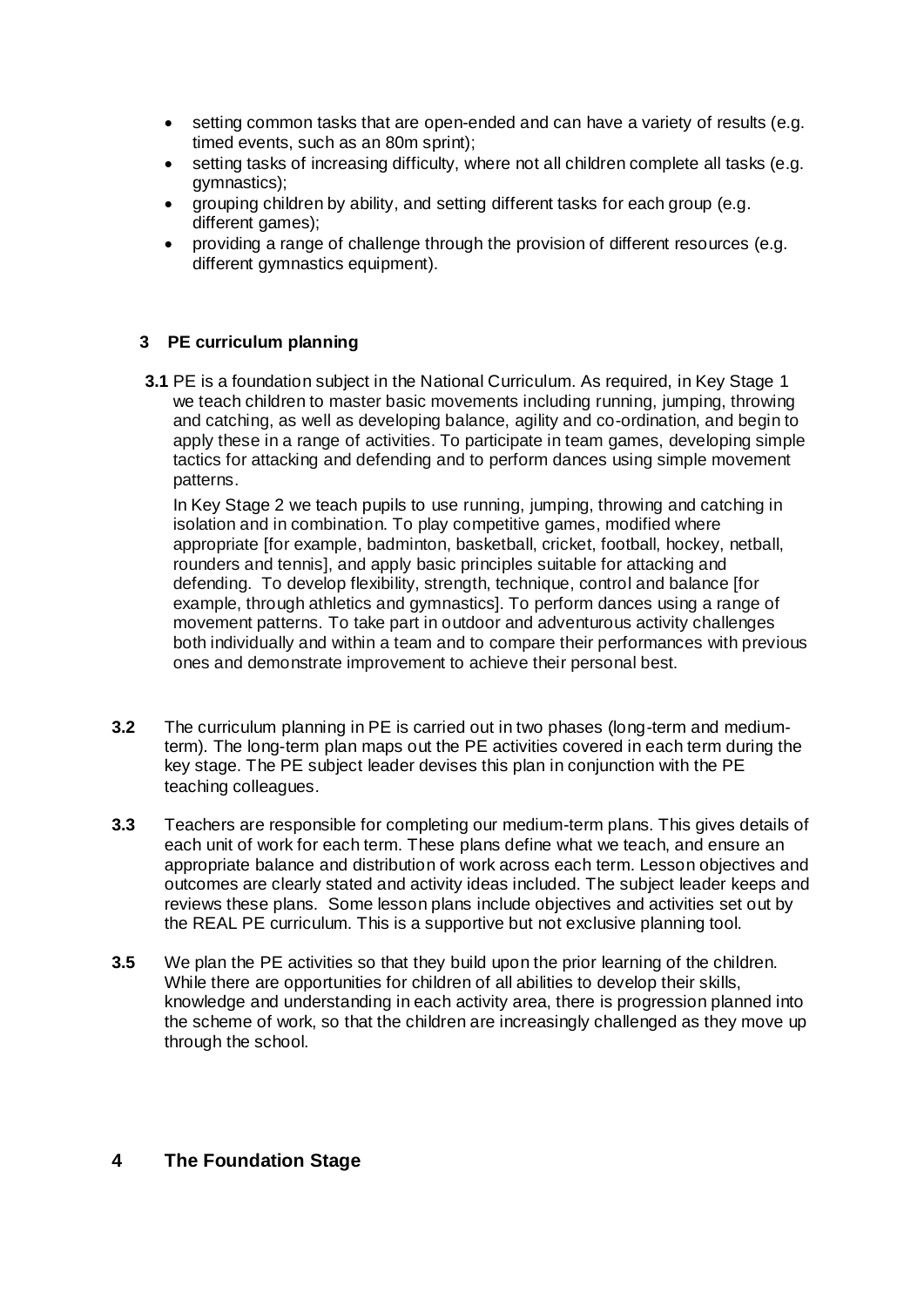**4.1** We encourage the physical development of our children in the reception class as an integral part of their work. As the reception class is part of the Foundation Stage of the National Curriculum, we relate the physical development of the children to the objectives set out in the Early Learning Goals, which underpin the curriculum planning for children aged three to five years of age. We encourage the children to develop confidence, control of the way they move, and care in the handling of tools and equipment. We give all children the opportunity to undertake activities that offer appropriate physical challenge, both indoors and outdoors, using a wide range of resources to support specific skills.

# **5 Contribution of PE to teaching in other curriculum areas**

## **5.1 English**

PE contributes to the teaching of English in our school by encouraging children to describe what they have done, and to discuss how they might improve their performance. Development of technical vocabulary is encouraged.

## **5.2 Personal, social and health education (PSHE) and citizenship**

PE contributes to the teaching of personal, social and health education and citizenship. Children learn about the benefits of exercise and healthy eating, and how to make informed choices about these things. The positive effects of healthy living and exercise on mental health is taught through PE lessons and Healthy living week.

#### **5.3 Spiritual, moral, social and cultural development**

The teaching of PE offers opportunities to support the social development of our children through the way we expect them to work with each other in lessons. Groupings allow children to work together, and give them the chance to discuss their ideas and performance. Their work in general enables them to develop a respect for other children's levels of ability, and encourages them to co-operate across a range of activities and experiences. Children learn to respect and work with each other, and develop a better understanding of themselves and of each other.

## **6 PE and Technology**

**6.1 Information and communication technology** enhances the teaching of PE, where appropriate, in all key stages. In dance and gymnastics children make video recordings of their performance, and use them to develop their movements and actions. Older children compare each other's performances from recordings, and use these to improve the quality of their own work. A digital camera can record experiences during outdoor activities.

## **7 PE and inclusion**

- **7.1** We teach PE to all children, whatever their ability or individual needs. PE forms part of the school curriculum policy to provide a broad and balanced education to all children. Through our PE teaching we provide learning opportunities that enable all pupils to make good progress. We strive hard to meet the needs of those pupils with special educational needs, those with disabilities, those with special gifts and talents, and those learning English as an additional language, and we take all reasonable steps to achieve this.
- **7.2** When progress falls significantly outside the expected range, the child will be assessed and our assessment process looks at a range of factors – equipment, teaching style, differentiation – so that we can take some additional or different action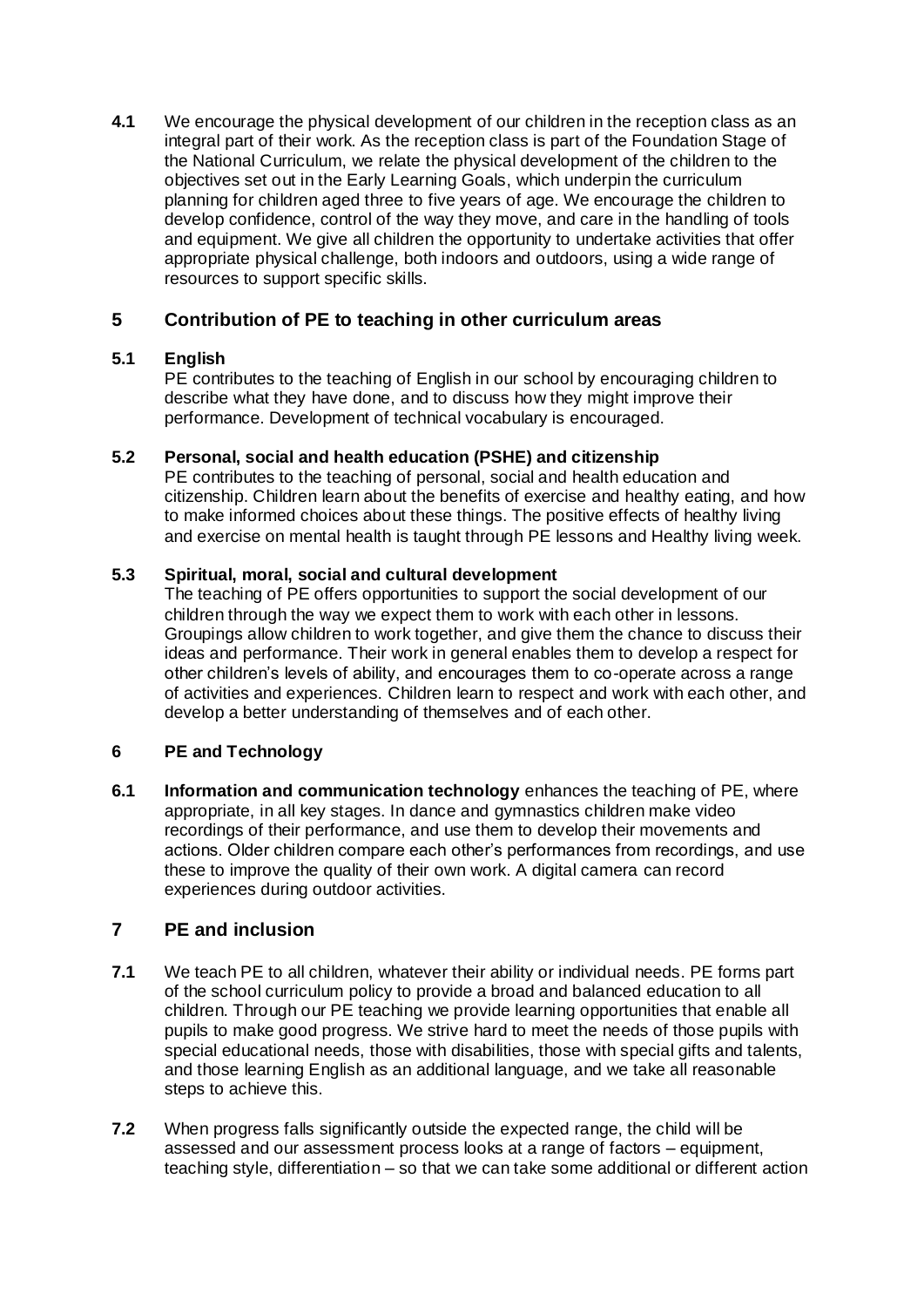to enable the child to learn more effectively. Assessment against the National Curriculum allows us to consider each child's attainment and progress against expected levels. This helps ensure that our teaching is matched to the child's needs.

**7.3** We enable all pupils to have access to the full range of activities involved in learning PE. Where children are to participate in activities outside our school (a sports event at another school, for example) we carry out a risk assessment prior to the activity, to ensure that the activity is safe and appropriate for all pupils.

## **8 Assessment for learning**

- **8.1** Teachers assess children's work in PE by making assessments as they observe them working during lessons. Older pupils are encouraged to evaluate their own work and to suggest ways to improve. Teachers record the progress made by children against the learning objectives for their lessons on a tracking system that will follow the child through their school life. Teachers use this record of information to plan the future work of each child. These records also enable the teacher to make an annual assessment of progress for each child, as part of the school's annual report to parents.
- **8.2** The class teachers are able to track and discuss the pupils progress with the PE teachers in order to complete half termly assessments on Pupil Asset. The progress of children will be monitored and analysed by the PE subject leader. Any discrepancies will be discussed with the class teacher and PE teacher and appropriate support will be put in place.

## **9 Resources**

- **9.1** There is a wide range of resources to support the teaching of PE across the school. We keep most of our small equipment in the PE store, and this is accessible to all adults. The hall contains a range of large apparatus, and we expect the children to help set up and put away this equipment as part of their work. By so doing, the children learn to handle equipment safely. The children use the school field for games and athletics activities, and the local swimming pool for swimming lessons.
- **9.2 During the Covid 19 pandemic and in line with Government Guidance all shared spaces are cleaned and fogged between lessons. Any shared equipment is cleaned at the end of a session.**

## **10 Health and safety**

**10.1** It is the general teaching requirement for health and safety that applies to this subject. We encourage the children to consider their own safety and the safety of others at all times. We expect them to change for PE into the agreed clothing for each activity area. The governing body expects the teachers to set a good example by wearing appropriate clothing when teaching PE. The policy of the governing body is that no potentially dangerous jewellery is to be worn for any physical activity. Any children wearing earrings that cannot be removed will be made to work in isolation.

## **11 Extra-curricular activities**

**11.1** The school provides a range of PE-related activities for children at the end of the school day. These encourage children to further develop their skills in a range of the